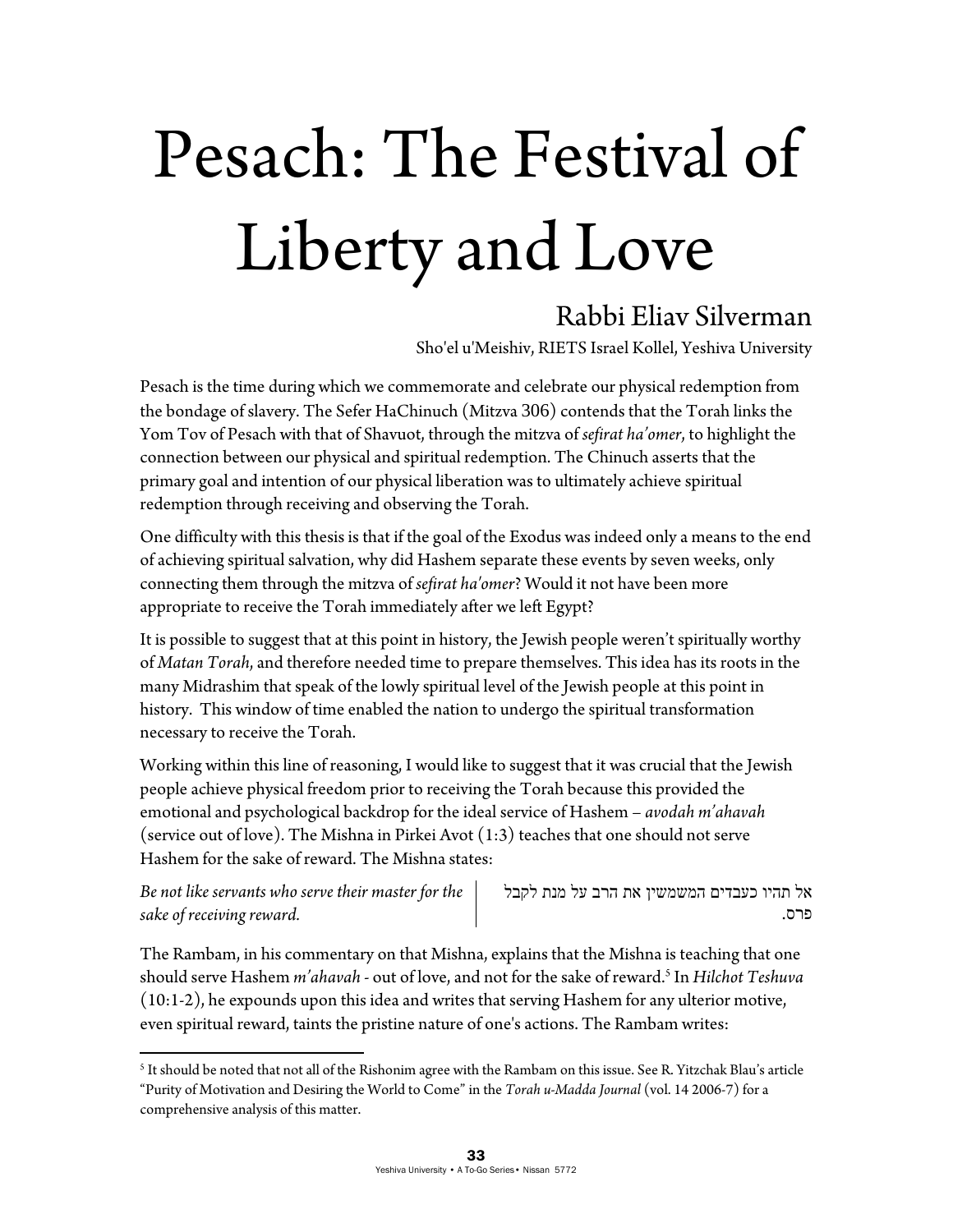*A person should not say: "I will fulfill the mitzvot of the Torah and occupy myself with its wisdom to receive all the blessings which are contained within it or in order to merit life of the World to Come … It is not fitting to serve God in this manner. A person whose service is motivated by these factors is considered one who serves out of fear. This person is not on the level of the prophets or of the sages … Those who serve [God] out of love, occupy themselves in Torah and mitzvot and walk in the paths of wisdom for no ulterior motive: not because of fear that evil will occur, nor in order to acquire benefit. Rather, one does what is true because it is true and, and ultimately good will come because of it … When one will love God in the proper manner, one will immediately perform all the mitzvot motivated by love.* 

אל יאמר אדם הריני עושה מצות התורה ועוסק בחכמתה כדי שאקבל כל הברכות הכתובות בה או כדי שאזכה לחיי העולם הבא ... אין ראוי לעבוד את ה' על הדרך הזה , שהעובד על דרך זה הוא עובד מיראה ואינה מעלת הנביאים ולא מעלת החכמים ... העובד מאהבה עוסק בתורה ובמצות והולך בנתיבות החכמה לא מפני דבר בעולם ולא מפני יראת הרעה ולא כדי לירש הטובה אלא עושה האמת מפני שהוא אמת וסוף הטובה לבא בגללה ... ובזמן שיאהוב אדם את ה' אהבה הראויה מיד יעשה כל המצות מאהבה.

Based on the Rambam's emphasis on the importance of serving Hashem *m'ahavah*, it follows that it was critical for the Jewish people to achieve physical freedom prior to receiving the Torah. A slave understands only reward and punishment; he does not have the experience of making his own choices. The ability to choose for one's self is a prerequisite to choosing to serve Hashem out of one's own volition and desire. It was necessary for the Jewish People to experience the freedom to make their own choices and move beyond the framework of reward and punishment so that they could receive the Torah *m'ahavah*. 6

While we all agree that it is critical to serve Hashem *m'ahavah*, we sometimes undermine this goal when employing certain educational techniques that focus on reward and punishment in *avodat* Hashem. I recently visited a Yeshiva that started a daily *vatikin* (sunrise) minyan. The minyan was failing due to a lack of attendance, and a sign was posted on the bulletin board to encourage students to attend. The sign cited two sources that stress the value of getting up at the crack of dawn to recite the *Shema* and *daven*, and had part of the quotations emphasized in bold. The sign read:

*It is ideal to recite [the Shema] before sunrise … and one who can do this has great reward.* (Shulchan Aruch, Orach Chaim, 58:1) *He is promised a portion to the World to Come and will not be harmed that day* (Mishna Brura ad loc.)

 $\overline{a}$ 

ומצוה מן המובחר לקרותה כוותיקין ... **ומי שיכול לכוין לעשות כן שכרו מרובה מאד** (שו"ע או"ח נח:א) ומובטח שהוא בן עולם הבא **ולא יזוק כל אותו היום.** (משנה ברורה שם ס"ק ח)

 $^6$  One source that seems to run contrary to my explanation of why we attained our physical freedom before receiving the Torah is the Gemara in *Shabbat* (88a) that tells that Hashem raised *Har Sinai* above the entire nation and coerced the Jewish People to accept the Torah. The simple reading of the Gemara implies that the Torah was accepted out of fear and anxiety and not out of love and devotion. It should be noted, however, that the *Meshech Chochmah* (Shemot 19:17) interprets the Gemara as saying that the prophetic revelation was so great that the Jews had no choice but to accept the Torah. My analysis is consistent with this interpretation of the Gemara.